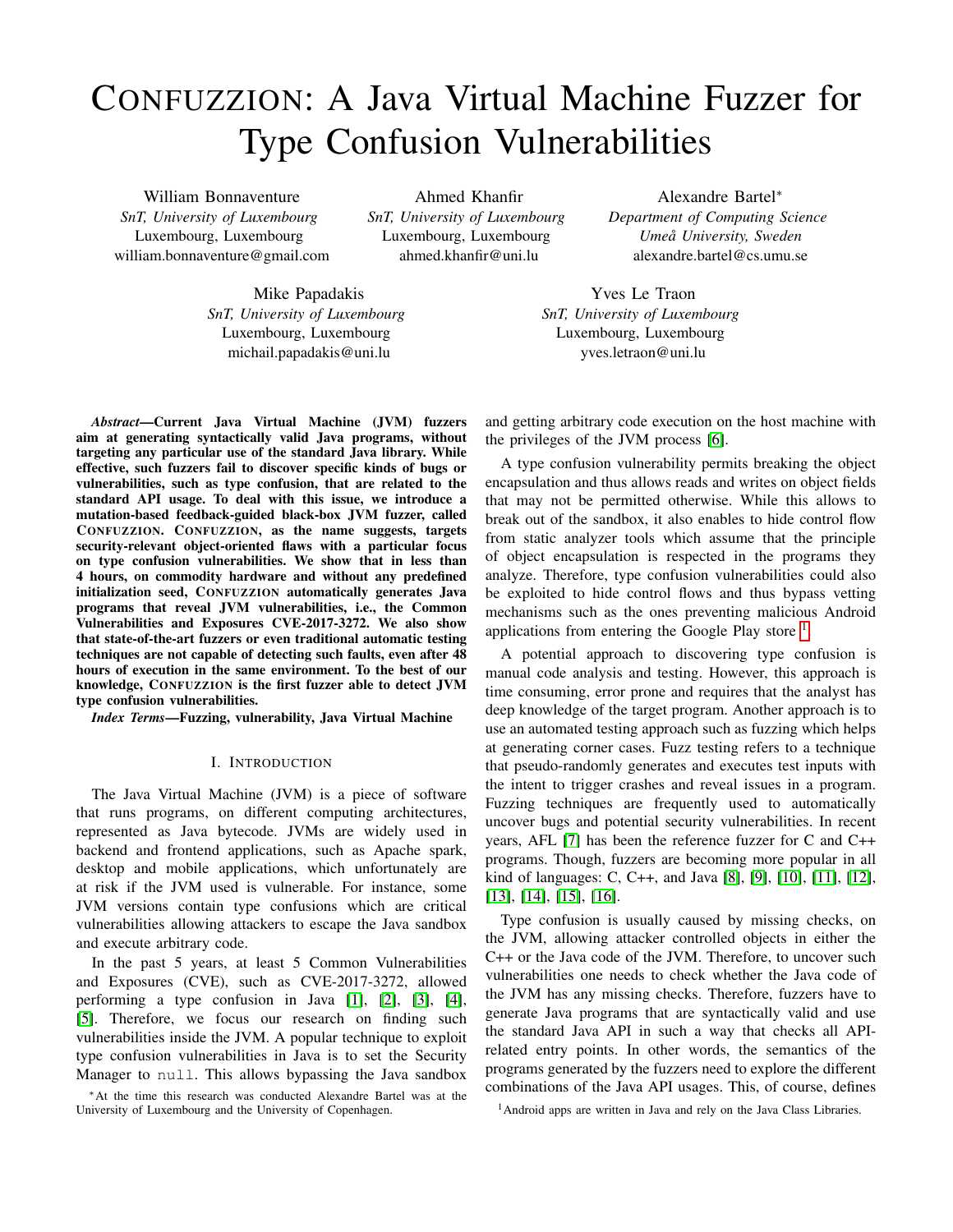a very large space for the fuzzer.

Current research on Java fuzzers [\[14\]](#page-11-8) [\[17\]](#page-11-11) [\[15\]](#page-11-9) [\[16\]](#page-11-10) is focusing on testing Java programs and not the JVMs. This means that existing fuzzers are mutating or generating test inputs of a Java program that runs on a JVM. For example, if the Java program processes XML documents, the Java fuzzer generates XML documents. As a side effect of testing Java programs, current Java fuzzers only partially and indirectly test a subset of the JVM methods. They are thus highly unlikely to test all possible JVM method calls and situations that may lead to a type confusion.

JVM fuzzers do not generate inputs for Java programs, but for the JVM. That is to say they generate Java programs which are given as input to the JVM. State-of-the-art JVM fuzzers, such as ClassFuzz [\[18\]](#page-11-12) or ClassMing [\[19\]](#page-11-13), mainly target the Java parser and the language features but not the Java API. Thus, by design, they lack mutation operators that add JVM method call instructions limiting the exploration of the API usage. Of course, this is happening in order to allow them to focus on the language features and avoid spending time on JVM method combinations. They also rely on user-defined sets of test cases (frequently called seeds), that define the program ingredients to be used when generating tests. Unfortunately, these two choices, by design, limit the ability of these fuzzers to discover type confusion vulnerabilities when starting from scratch.

CONFUZZION creates Java programs through successive mutations starting from a – potentially empty – seed program. At each iteration, a new Java program is tested and executed inside the JVM in order to generate a syntactically and semantically valid complex program that may contain a type confusion. In essence we evolve a Java program by searching for possible valid JVM method call combinations that may lead to a type confusion. This is a fundamental difference from existing approaches and one way to address the problem of revealing type confusion vulnerabilities.

All-in-all our approach aims at testing the semantic usage of APIs within Java programs, with particular focus on the Java API and type confusion bugs. Another important characteristic of our approach is that it can be used to test the JVM evolution. In particular, one can define a list of JVM classes and methods that have been changed/evolved since the last release, which will be used by the fuzzer, i.e., they will be instantiated and tested on different combinations of statements. This allows reducing the space of programs that the fuzzer will target and direct testing towards the most risky method invocations.

Overall, CONFUZZION is the first tool, to our knowledge, that targets the semantic usage of Java APIs wrt type confusion. Since CONFUZZION generates programs, it is conceptually close to compiler testing [\[20\]](#page-11-14). Though, our target is the JVM and not the Java compiler. Nevertheless, according to Chen et al. [\[20\]](#page-11-14) very few compiler testing techniques focus on Java and none of those target type confusion.

In this paper we make the following contributions:

• We design Confuzzion, a novel black-box JVM Fuzzer able to find type confusion vulnerabilities. Confuzzion

is a solid open-source code base for future development in the field of Java security research. To the best of our knowledge, Confuzzion is the first Fuzzer of its kind.

- We compare the Fuzzer to state-of-the-art JVM Fuzzers and automated testing tools targeting the JVM.
- We evaluate the Fuzzer and show that it can find real-world vulnerabilities in a reasonable amount of time (hours). CONFUZZION finds, for example, the type confusion known as CVE-2017-3272 [\[4\]](#page-10-3) with a median time of 4 hours.

#### II. MOTIVATION

A type confusion is a wrong assumption of an object's type at execution time. This means that the object's type at runtime is incompatible with the object's type at compilation time. In Java, type confusions are critical vulnerabilities since they allow to disable the security manager and thus evade the Java sandbox [\[6\]](#page-11-0).

## *A. Type confusion vulnerabilities are a major issue in Java*

Type confusion vulnerabilities in Java are prominent. To demonstrate this fact, we examined the extend to which the 100 most recent public Java releases/updates have confusion type vulnerabilities. In particular, we checked the extend to which 5 known confusion vulnerability CVEs, listed in Tables [II,](#page-6-0) affect the Java versions and updates from 1996 to 2020. Java versions range from 1.6 to 14, i.e., version 1.6 update 1 to update 45, version 1.7 update 0 to update 80, version 1.8 update 5 to update 251, version 9 update 0 to update 4, version 10 update 0 to update 1, version 11 update 0 to update 6, version 12, version 13 update 0 to update 2 and version 14 update 0 to update 1. Interestingly, we found that 76% of the above Java releases are affected by at least one of these 5 CVEs. This is alarming as it suggests that the sandbox mechanism can be completely bypassed on at least 76% of the Java releases. Moreover, the actual percentage is probably much higher, as we only considered CVEs which we know for sure are type confusion vulnerabilities.

# *B. Existing fuzzers are not designed to find type confusion vulnerabilities*

State-of-the-art JVM fuzzers such as ClassFuzz [\[18\]](#page-11-12) or ClassMing [\[19\]](#page-11-13) aim at testing the Java parser and the generic functionality of the JVM thus they do not explore the conformance of the Java API usage within programs. This is because these fuzzers do not search for combinations of method invocations, i.e., the mutation operators they use do not include any operator that adds invoke instructions. Moreover, existing fuzzers heavily rely on the properties of user defined sets of test cases, called seeds. Unfortunately, this reliance introduces a risk of missing vulnerabilities contained on methods that are not called by the user defined tests/seeds. Even when seeds contain calls to the vulnerable method(s), the fuzzers are still unlikely to recreate the triggering conditions since they do not explore different method call combinations. In other words, seeds are unlikely to have the right triggering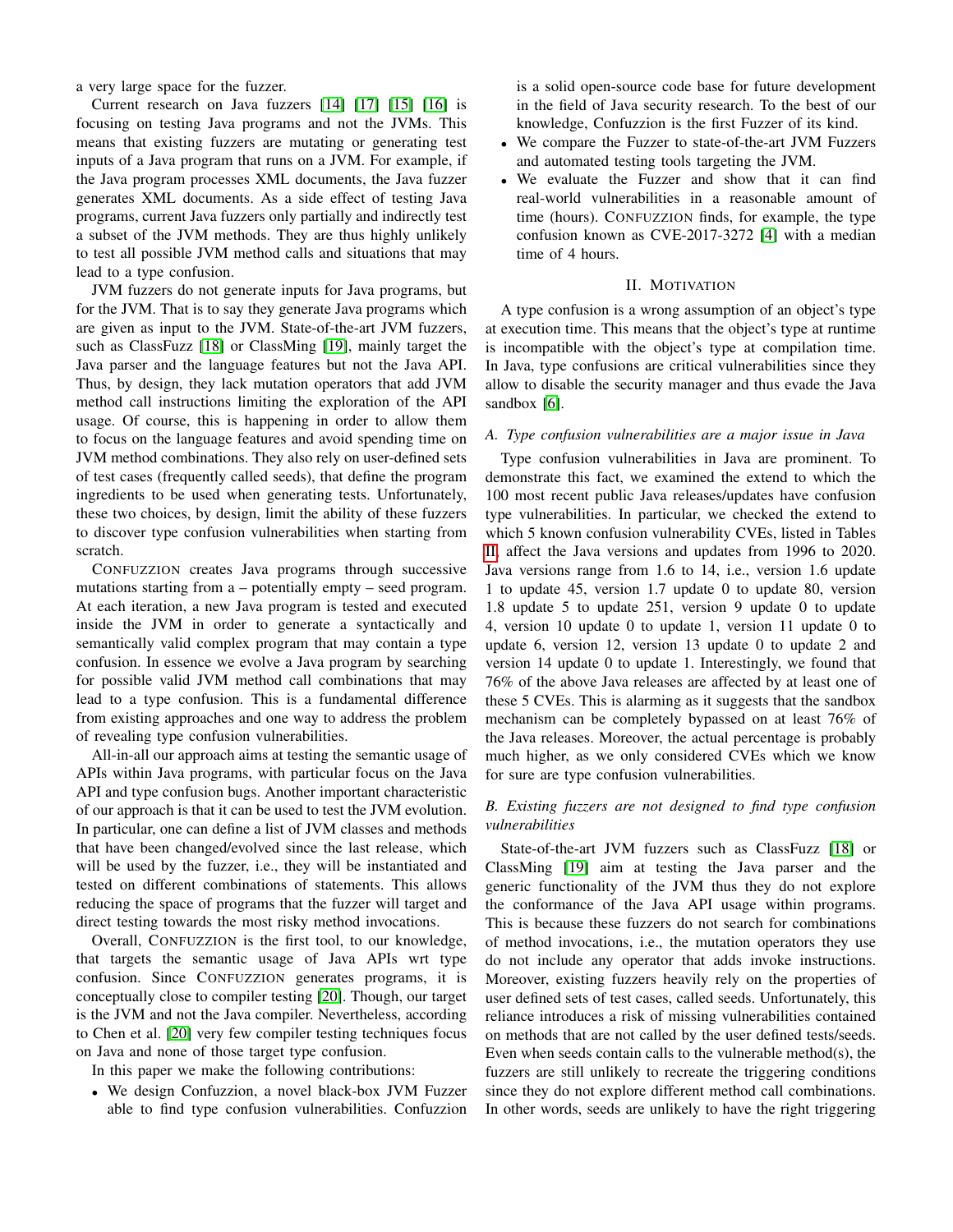

Fig. 1. Generic Design of a Fuzzer

<span id="page-2-2"></span>set of method invocations (typically includes multiple different method invocations).

State-of-the-art JVM fuzzers are also limited by the way they operate. In particular, existing fuzzers rely on differential testing. This means that they test the two JVMs and contrast their results. Though, if the two JVMs contain the same vulnerability  $2$  they will not detect it because the output would be the same. This situation calls for the development of a new approach to detect subtle vulnerabilities in the JVM.

With CONFUZZION, we are able to create Java programs from scratch to call any method of the JVM and create the right conditions to trigger the vulnerability. Furthermore, we add post-conditions in every generated Java program to check if there is a type mismatch. This enables to automatically flag any type confusion vulnerability that is triggered during the execution.

In the next section, we provide the necessary background on fuzzers technologies.

## III. BACKGROUND

In this section, we describe the required background related to fuzzers as well as the JVM environment. In Section [III-A,](#page-2-1) we briefly describe what fuzzers are and the different flavors of fuzzers. Then, in Section [III-B,](#page-3-0) we explain the architucture of the Java virtual machine and its environment as well as the difference between Java fuzzers and JVM fuzzers.

## <span id="page-2-1"></span>*A. Fuzzers*

The general goal of a fuzzer is to generate test inputs, based on random changes, to identify corner cases on a target program. Figure [1](#page-2-2) describes a typical feedback-guided fuzzer workflow. The fuzzer first generates an input (step 1). The fuzzer then executes the target program with the generated input (step 2). It then takes feedback from the execution of the target program into account (step 3) to generate a new input (back to step1). If a bug is detected, the corresponding input and all the necessary information to reproduce the bug are logged (step 4). The fuzzer continuously runs until, for instance, a certain amount of time has elapsed.

*1) Generator-based fuzzers:* Generator-based fuzzing ensures the generation of inputs that verify specific structures and rules to restrict the fuzzing effort to a targeted property or level of the system under test. This further maps to Grammar-based fuzzing if the generator is following a given grammar. Similarly, model-based fuzzing refers to a generator following a model of specifications. In every iteration, the

<span id="page-2-0"></span><sup>2</sup>Vulnerabilities usually have a long life-cycle and typically affect multiple releases [\[21\]](#page-11-15)

generator constructs inputs by taking a sequence of selection decisions.

A mutation-based fuzzer starts with a potentially empty seed. At each iteration, the fuzzer applies one or more mutations to generate the next input. Frequently used mutation operators include bit-flip and adding/removing bytes. The fuzzer either finds a new interesting input that crashes the program or uses the new input as the next seed.

In the case of generator-based fuzzers, the mutation is applied on its sequence of decision. So instead of mutating the final generated input we mutate the sequence inferring it according to the guidance and its sensors (coverage, exceptions, etc.). In the end, the seed controls the random behaviour of the generator but not directly the end result that is created according to the generator rules.

CONFUZZION is a mutation-based fuzzer since it keeps the same inputs and continuously change them using mutation operators.

*2) White, Grey and Black-box fuzzers:* The color code represents the visibility of the target program's code from the fuzzer's perspective. A white-box fuzzer has complete knowledge of the source code of the target program. A greybox fuzzer has partial knowledge of the source code. Finally, a black-box fuzzer has no knowledge of the source code. The intermediate 'grey-box fuzzer' terminology is often used when only the compiled binary of the target program is available. In this case the fuzzer has no direct knowledge of the source code. This type of fuzzing allows to instrument the binary target program to have, for instance, code coverage information on closed-source programs. CONFUZZION is a black-box fuzzer since it has no knowledge of the source code of the target JVM.

*3) Feedback:* After execution of the target program on a generated input, the fuzzer has access to feedback information. This could, for instance, be code coverage (has the new test covered more code than the previous test?) or information about the execution state (has the target program crashed? which function has crashed?). This information is used by the fuzzer to, for instance, rank inputs and/or generate new inputs. If a fuzzer relies on the code coverage it implies that this is a white-box fuzzer. CONFUZZION relies on method crash feedback to generate new inputs.

*4) Smart:* A fuzzer can be considered as *smart* [\[22\]](#page-11-16) if it knows the input structure expected by the program beforehand. Sometimes smart-fuzzing is used to generate inputs that are complex as they need to satisfy a set of syntactic and/or semantic rules prior to be submitted to the target program. In fact, classic 'non-smart' fuzzing is really appropriate on binary files but when the structure becomes more restrictive like a grammar-based structure then the fuzzer may take a long time just to generate a basic valid input. That is why smart-fuzzing is useful to generate mostly valid inputs which should be accepted by the program but that can trigger errors as they are covering corner cases. CONFUZZION is a smart fuzzer since it knows the structure of Java class files and generates valid class files.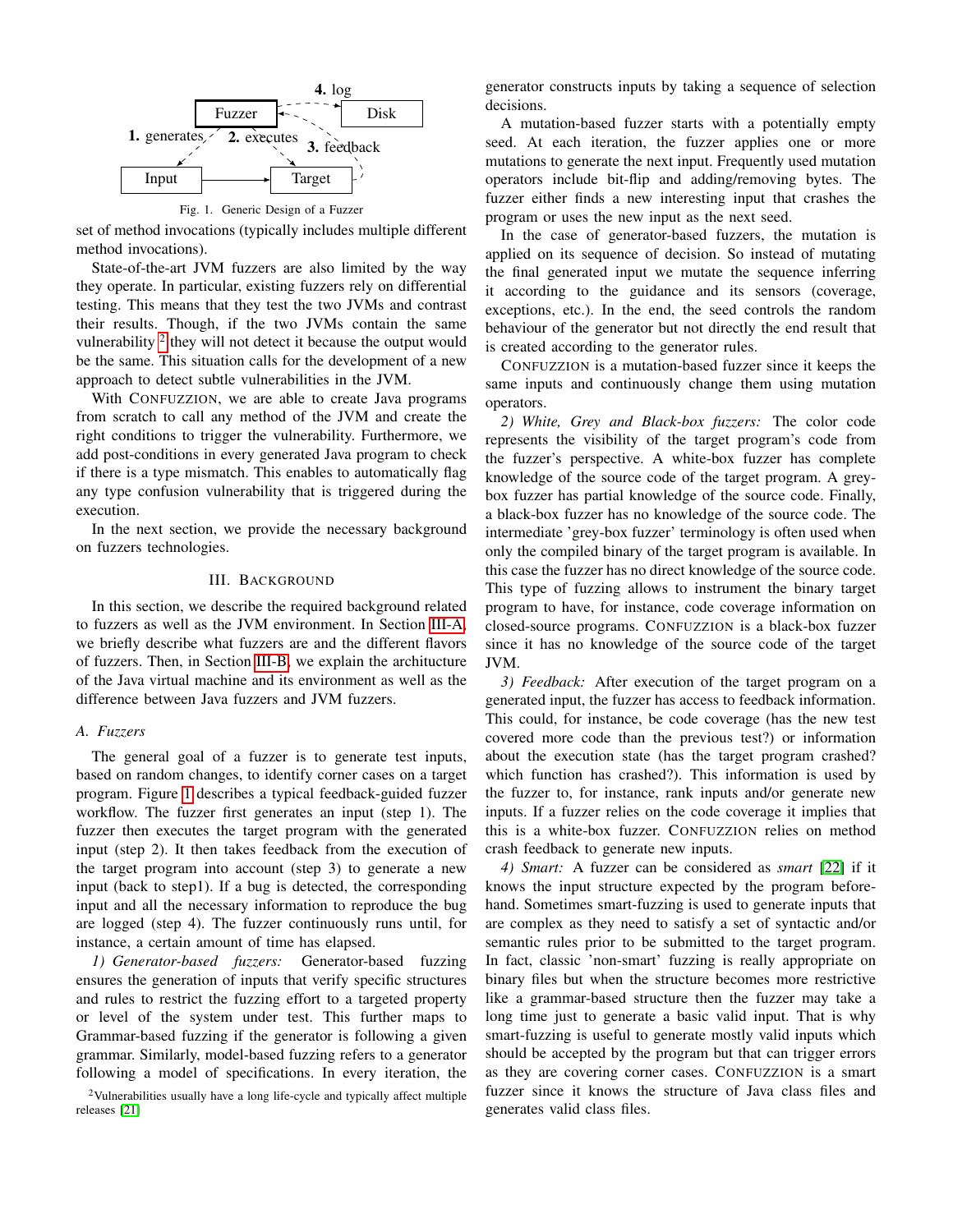

<span id="page-3-1"></span>Fig. 2. Java Program Fuzzer (top) and JVM Fuzzer (bottom)

# <span id="page-3-0"></span>*B. Java and the JVM*

*1) The Java Environment:* A Java program consists of one or more .class files. The entry point of the program is the main method. A Java program runs on a Java virtual machine (JVM) which is written in C++. A Java program and the JVM rely on a set of basic Java classes called Java Class Library (JCL). The JCL is shipped with every JVM. The JCL contains classes such as java.lang.Class, java.lang.String and java.io.File: it provides a basic layer to access the filesystem, the network, cryptographic primitives, etc. Together, they form the Java Runtime Environment (JRE). The JVM loads class files through a *class loader*. The class loader checks the structure of the class files as well as syntactic and semantic properties of their code.

*2) Java Program Fuzzers:* A Java fuzzer aims at testing the implementation of a Java program. As illustrated in Figure [2](#page-3-1) (top), a Java fuzzer generates input to a Java program, executes the target program with the generated input and analyzes feedback information from the execution of the Java program. Kelinci [\[15\]](#page-11-9) and JAVA-AFL [\[16\]](#page-11-10) are examples of Java fuzzers. They instrument the bytecode of the target program to extract coverage information.

*3) JVM Fuzzers:* A JVM fuzzer aims at testing the implementation of a target JVM. As illustrated in Figure [2](#page-3-1) (bottom), a JVM fuzzer does not generate input for a Java program. Instead, it generates input to a JVM. This input is actually a Java program. The JVM fuzzer then executes the generated Java program on the JVM and analyzes feedback information from the execution of the JVM running the Java program. ClassFuzz [\[18\]](#page-11-12) and ClassMing [\[19\]](#page-11-13) are examples of JVM fuzzers. Moreover, they are differential fuzzers for the JVM. This means that a given generated input is executed on a reference JVM and on the target JVM. If the feedback of the two executions differs, an inconsistency is detected. CONFUZZION is also a JVM fuzzer.

## IV. THE CONFUZZION APPROACH

CONFUZZION is a mutation-based, feedback-guided blackbox smart fuzzer. Its overall architecture is illustrated in Figure [3.](#page-3-2)

It operates by evolving a single program, hereafter referred to as the master program. Initially, the master program is an empty one or the user defined seed program. The process is then entering a loop where, at each iteration, additive mutations, i.e., mutations that add instructions, are applied to the master program. In order to evolve valid programs, at



<span id="page-3-2"></span>Fig. 3. Confuzzion overview. The fuzzer – with an optional seed – relies on mutation operators (1) to generate an input program (2). The execution of the input (3) sends feedback information about method crashes (4) back to the fuzzer which use it when generating new inputs.

each step of the process, the mutations that result in invalid programs are discarded, this is done through compilation. We also discard mutations that do not conform to some additional checks; we check some basic semantic properties of the mutations, such as the number of arguments given as parameter to a method, and their runtime behaviour, i.e., returning errors and type confusions appearing during execution at the target JVM. To increase diversity, escape from stacking points, i.e., programs that hang on almost all mutations, and avoid bloating [\[23\]](#page-11-17) we set checkpoints (a predefined threshold number of iterations) at which we backtrack to a previous state. This is happening by selecting a random number of the latest applied mutations, which are reverted. This means that whenever we reach this threshold number of mutations, we backtrack to the master program that appeared before applying this randomly chosen number of mutations and continue the evolution cycle from there.

#### *A. Evolving the master program*

*1) Generating programs:* To reveal type confusions inside the JVM we need to generate programs that are syntactically correct and run properly in the JVM. This is challenging because of the following two reasons: a) the JVM expects highly structured inputs and b) fuzzing requires non-trivial, semantically diverse class files.

To bypass these problems, we generate programs from Jimple [\[24\]](#page-11-18), which is an intermediate language between Java and Class files. We use Jimple because it is simple, compared to bytecode, and works well together with Soot [\[25\]](#page-11-19), a popular code analysis framework. Soot provides semantic information about the programs we evolve and thus, it provides vital feedback that helps evolving our test programs.

Another advantage of using Jimple is that it allows generating programs that are semi-valid, i.e., they can run in the JVM but they involve "unusual" constructs and operations, which may be hard to generate using the Java compiler. This is because the Jimple to Class compiler is generally more permissive and generates different bytecode structures than the Java compiler. Interestingly, generating semi-valid programs allows testing the JVM outside the comfort zone shaped by the Java compiler, i.e., Java compiler restricts JVM inputs to only those Class files that can be produced by the compiler. We argue that this can be particularly important because JVM inputs that are not produced by the Java compiler might target part of the JVM which are naturally less tested and can reveal corner cases that attackers may exploit.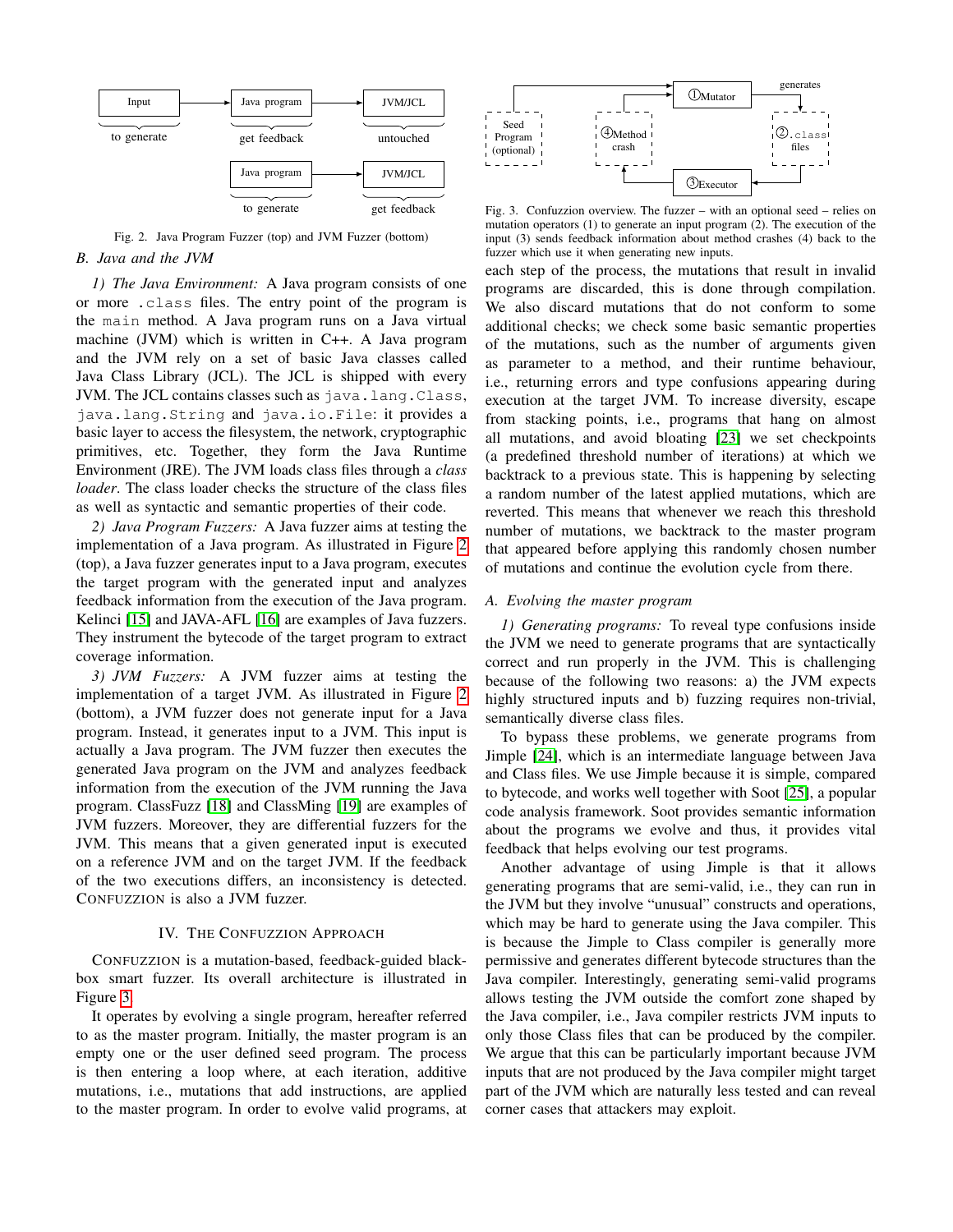TABLE I SUMMARY OF CONFUZZION'S MUTATION OPERATORS.

<span id="page-4-0"></span>

| Category<br><b>Mutation operator</b> |                         | <b>Description</b>                                                 |  |  |
|--------------------------------------|-------------------------|--------------------------------------------------------------------|--|--|
| Program                              | <b>AddClassMutation</b> | generates a new Java class.                                        |  |  |
| Class                                | AddFieldMutation        | adds a new field to an<br>existing class.                          |  |  |
|                                      | AddMethodMutation       | adds a new method to an<br>existing class.                         |  |  |
| Method                               | AddLocalMutation        | adds a new local variable and<br>generates a corresponding object. |  |  |
|                                      | AssignMutation          | assigns an existing value<br>to a new variable.                    |  |  |
|                                      | CallMethodMutation      | adds a method call and generates<br>the necessary arguments.       |  |  |

*2) Mutations and objects:* A Mutation is defined as an *addition* of code inside the master program. Table [I](#page-4-0) enumerates the list of all mutations used in CONFUZZION. For example AddLocalMutation, a MethodMutation that occurs at the Method level, will add a new local variable with a random type and assign a value. If it is a reference type then it will call the class constructor to build an object and assign its reference to the local variable. With those types of mutations we can build objects and reuse local variables in subsequent mutations. Thus, it will build a complex ordered list of statements inside method bodies.

There are two other types of mutations : Class-level mutations and Program-level mutations. For example, Add-FieldMutation adds a new field inside a class and this impacts a whole class and not only a method. AddClass-Mutation adds a new class to the Program. We define a Program as a list of Classes. This is mainly because some of the type confusions are triggered by the use of new classes that inherit from JCL classes. Thus, to be exhaustive, we need to support Program and Class levels of mutations.

## *B. Guiding the Search*

<span id="page-4-3"></span>*1) Restricting the Search Space:* Proof-of-concepts [3](#page-4-1) have shown that type confusion in Java is caused by the use of specific packages of the Java Class Library and by some invalid semantic checks of the JVM. This means that in order to reveal such vulnerabilities we need to use particular classes that will be instantiated and tested on different combinations of statements.

CONFUZZION takes advantage of the above observation and restricts the search in classes that are most important, as specified by the user. This provides decisive advantages in our approach as it allows to thoroughly test specific API classes and to drastically restrict the search space to the points of interests. For instance, one can focus on the classes that were changed in the last release in order to ensure that no new vulnerabilities have been introduced.

*2) Handling test bloat:* Since all mutations we use are additive, the master program will grow and the fuzzer speed will decrease. This is mainly due to the time needed to compile

<span id="page-4-1"></span><sup>3</sup>a proof-of-concept, or PoC, is a code that exploits a vulnerability.

and execute the program that increases linearly with the size of the program. Therefore, we designed CONFUZZION to be able to revert mutations. As we already discussed, we revert a random number of mutations each time the number of mutations hits a predefined threshold number of mutations. This rewind in time allows us to take a different path of mutations with a different behaviour while keeping a portion of the knowledge acquired with the remaining mutations. That is thanks to the stochastic nature of the process, when reverting a different path in the evolution tree of mutations.

<span id="page-4-2"></span>*3) Test Feedback and Search Guidance :* In every iteration, CONFUZZION takes a sequence of decisions to generate a new input. First, it randomly selects one mutation operator then, it selects the location inside the master program where to apply it.

To better guide the search, CONFUZZION leverages the information gained by the previous executions. In particular, from every execution, CONFUZZION collects the list of called methods and records the frequency that a method was responsible in causing a crash. Then, whenever the fuzzer decides to mutate one of the seed's method-body, it will exclude the ones not being executed and will select one among that list. Once a method-body is selected, the fuzzer may decide to extend it by adding another instruction. Here, the choice of which method to call/invoke depends on its frequency of causing the program to crash, in the previous iterations.

Once CONFUZZION decides to mutate the program with an instruction addition, it selects a method to call from the target classes defined by the user or any other method generated by previous mutations. It favors the selection of complex methods over simple ones, based on the assumption that methods that lead more often the program to crash are more complex, thus more interesting to fuzz, than the ones that always execute successfully. In other words, a method that requires a specific combination of complex arguments is more appealing to reexecute with different parameters than toString()-like methods, which are not very meaningful for objects.

For this purpose, we define a crash density  $d_i$  of a method  $i$  as a value between 0.0 and 1.0 representing the number of crashes caused by the method over the number of times it was executed. In the initial state, all the densities are equal to 1. We also define  $D$ , the sum of all densities:

$$
D = \sum_{i=1}^{n} d_i
$$

We define  $p_i$  the probability that a method will cause a crash or eventually reveal a vulnerability, thus the probability to be selected for invocation by CONFUZZION. As our fuzzing iterations describe a series of Bernoulli trials [\[26\]](#page-11-20), we expect the results to follow a binomial distribution. The computed  $p_i$  reflects the complexity of the method i while remaining always above 0:

$$
p_i = \frac{UCB(d_i, 95\%)}{D}
$$

This way, our approach respects the following criteria: (c1)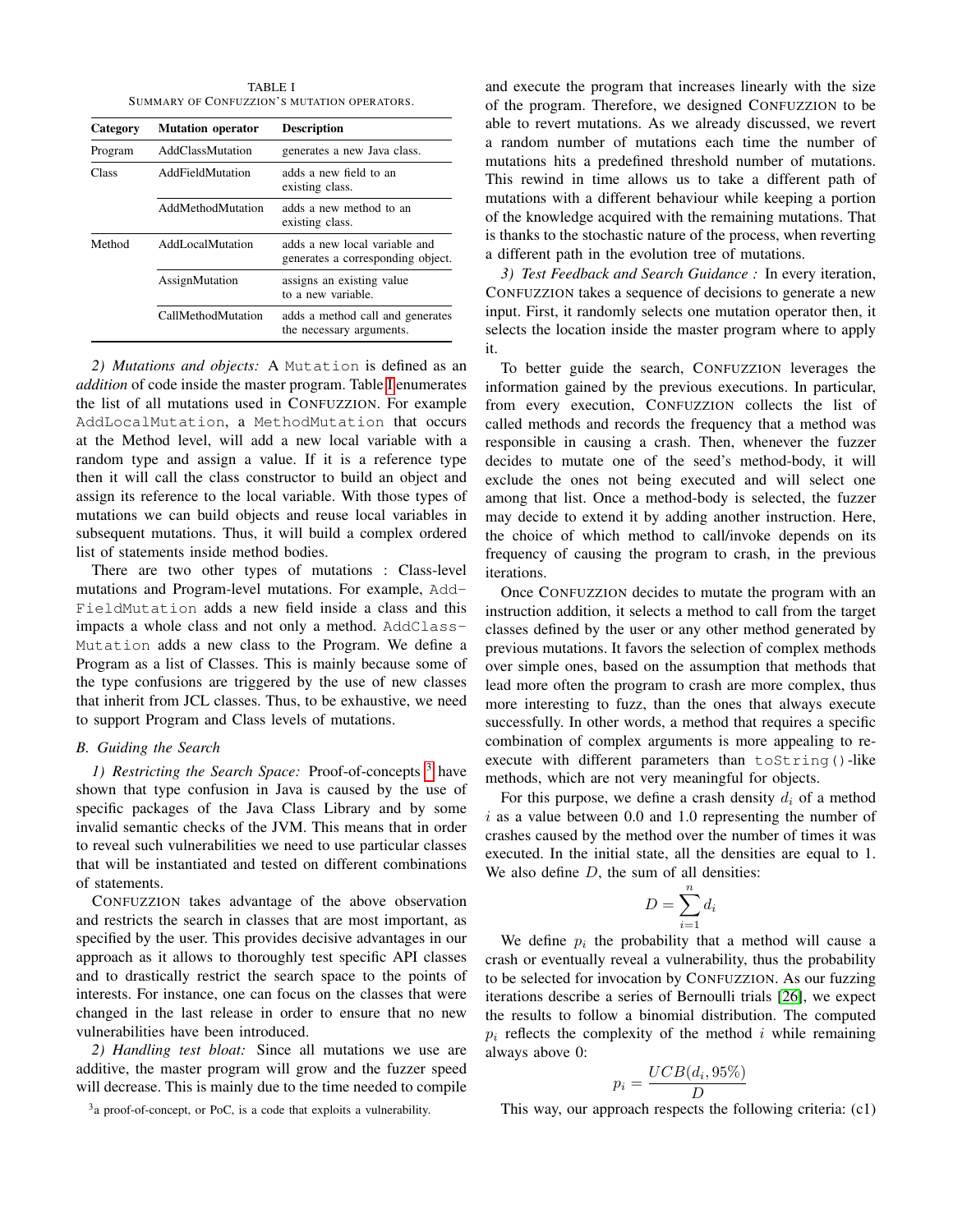```
1 if r2 == null goto label1;
2 z0 = r2 instanceof java.lang.String;
3 if z0 != 0 goto label1;
4 r3 = new ContractCheckException;
5 specialinvoke r3.<ContractCheckException: void
         \langleinit>()>();
      6 throw r3;
7 label1:
8 nop;
```
<span id="page-5-0"></span>Listing 1: Jimple code to detect a type confusion on a local variable r2.

A method with observed crash density  $d$  should be chosen twice as often as a method with a density of  $d/2$ . (c2) If the crash density of two methods is equal, they should be chosen with equal probability. (c3) Methods with no observed crashes should be kept with a probability more than 0 in order to not kill the possibility of choosing them. (c4) Between two methods with 0 observed crashes, the one with fewer trials should be preferred over the other. We know less about the one with fewer trials and thus may find some new crashes.

The above definitions are borrowed from a technical report of Householder et al. [\[27\]](#page-11-21). Unlike the technical report, we do not aim at prioritising seed files but methods. We however, do not use an additional Poisson Distribution approximation because our crashing frequency per method is not as rare as in their case.

## *C. Vulnerability Detection Checks*

To detect a type confusion we add Jimple code at the end of the current modified method by the mutation (if any) and then let the program run. We define a specific Contract [\[28\]](#page-11-22) for Type Confusion. For each Contract we have a checker that can be added to the code. In order to differentiate between all other types of exceptions, we throw a special type of exception ContractCheckException that declares a true contract violation inside this program. This notion of Contract is helpful in the case we want to check other types of properties on the generated code.

Listing [1](#page-5-0) is a Jimple implementation of a contract responsible to check that a local variable r2 is of type String as expected. Such contract is added to check that the runtime types of the variables correspond to the build time ones.

## *D. Implementation*

CONFUZZION's Java implementation represents 30 classes and 3000 lines of code. It relies on Soot 3.3.0, slf4j-simple 1.7.26, Apache Commons CLI 1.4 and Math3 3.6.1.

One major technical contribution of the proposed approach is its multi-threading capability, which ensures a relatively high fuzzing speed in terms of number of iterations per second. In fact, instead of creating a new JVM instance for every iteration, CONFUZZION operates with only one by running the generated programs in different threads.

The principal configuration possibilities of our current implementation are:

• Binomial or Uniform: defines the algorithm of methods selection as a binomial or uniform distribution on the crashes observed. (see [IV-B3\)](#page-4-2)

- Seed (optional): defines a starting seed program to mutate.
- TargetClasses: defines the JVM classes which the fuzzer will use when generating the input programs. (see [IV-B1\)](#page-4-3)

These parameters may impact the performance of the fuzzer, which we will discuss further in the sections [V](#page-5-1) and [VI.](#page-9-0)

CONFUZZION  $<sup>4</sup>$  $<sup>4</sup>$  $<sup>4</sup>$  source code will be published as an open-</sup> source project that can be used by the community to discover future vulnerabilities and to extend its capability.

# V. EVALUATION

<span id="page-5-1"></span>In this section, we evaluate our approach efficiency in finding historical confusion types in the corresponding vulnerable JVMs. We explain the best tradeoffs to detect such flaws and compare CONFUZZION with some state-of-the-art automated testing techniques.

To examine the performance of CONFUZZION we design a case study aiming at answering the following research questions:

- RQ1: How efficient is CONFUZZION at detecting Type Confusion Vulnerabilities?
- RQ2: How efficient is the Binomial Method Selection used by CONFUZZION?
- RQ3: What is the impact of small changes in the set of targeted classes by CONFUZZION?
- RQ4: How does CONFUZZION compare with state-of-theart fuzzers?
- RQ5: How does CONFUZZION compare with Randoop in terms of type confusion revealing?

RQ1 aims at investigating the ability of CONFUZZION to detect known type confusion vulnerabilities. We simulate a scenario where developers test the JVM versions using CONFUZZION just before their release. In our analysis, we also consider the time needed to detect these vulnerabilities and highlight the importance of the used seed in shortening this time. RQ2 aims at showing that the efficiency of CONFUZZION's method selection compared to an alternative uniform selection. RQ3 shows the impact of the selection of the JVM classes to target by CONFUZZION wrt vulnerability detection efficiency. RQ4 aims at showing the strengths of our approach wrt the current state-of-the-art on JVM fuzzing and assesses CONFUZZION's speed in terms of iterations per second, while RQ5 wrt test generation tools for Java. This last comparison aims at checking whether traditional test generation techniques could work in the particular scenario we investigate.

*Experimental setup:* All experiments in this section are run on a server with an Intel E5-2430@2.20GHz processor featuring 24 cores, 100 Gb of RAM and running Debian.

As we expect our approach to be continuously used, in a real world JVM developing workflow, after every code change (commit), we narrow down the fuzzing search-space

<span id="page-5-2"></span><sup>&</sup>lt;sup>4</sup>reviewers can anonymously access the tool here: [https://www.](https://www.dropbox.com/s/868pc27vqblzpuy/Confuzzion.zip?dl=1) [dropbox.com/s/868pc27vqblzpuy/Confuzzion.zip?dl=1.](https://www.dropbox.com/s/868pc27vqblzpuy/Confuzzion.zip?dl=1) The source code of CONFUZZION will be made available once the paper is accepted.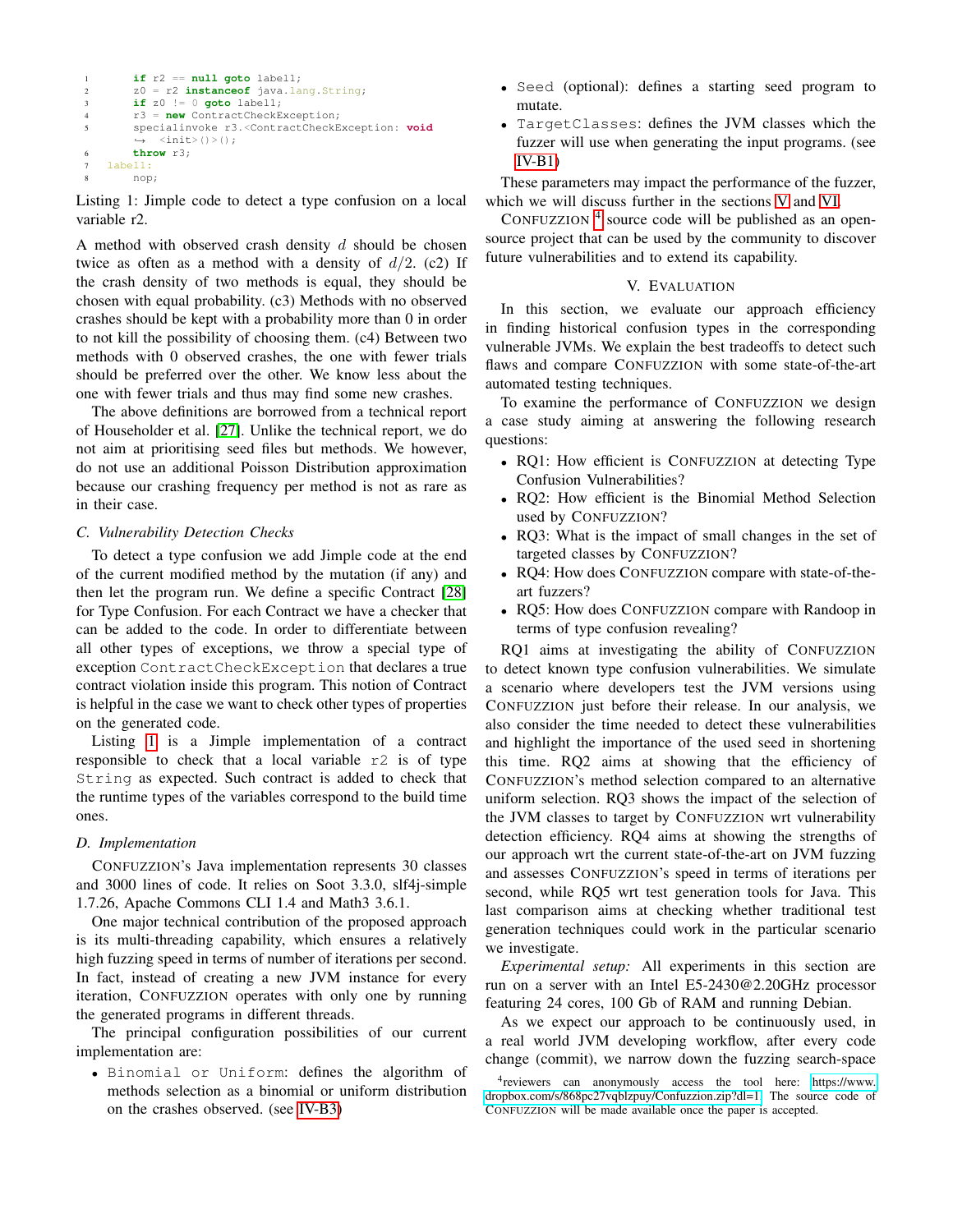TABLE II TARGETED CLASSES BY CVE (CIC)

<span id="page-6-0"></span>

| $CVE-2014-0456$  | CVE-2015-4843                                                  | CVE-2016-3587                         | CVE-2017-3272                                           | CVE-2018-2826                     |
|------------------|----------------------------------------------------------------|---------------------------------------|---------------------------------------------------------|-----------------------------------|
| java.lang.System | iava.nio.DirectBvteBuffer\$1                                   | iava.lang.invoke.MethodTvpe           | iava.util.concurrent.atomic.AtomicLongFieldUpdater      | java.lang.invoke.MethodType       |
|                  | java.nio.DirectIntBuffer{RS,RU,S}                              | iava.lang.invoke.MethodHandle         | iava.util.concurrent.atomic.AtomicIntegerFieldUpdater   | java.lang.invoke.MethodHandles    |
|                  | iava.nio.Direct{Char.Double.Float.Long.Short}Buffer{RS.RU.S.U} | iava.lang.invoke.MethodHandles        | iava.util.concurrent.atomic.AtomicReferenceFieldUpdater | iava.lang.invoke.MethodHandleImpl |
|                  |                                                                | iava.lang.invoke.MethodHandles.Lookup |                                                         | iava.lang.invoke.MethodHandle     |

by reducing the code-under-test (CUT) to the changed classes instead of exhaustively fuzzing all the classes and methods of the JVM. Thus, for every targeted CVE in our data-set, we collected the list of classes impacted by this latter's introducing commit. These classes are listed in Table [II.](#page-6-0)

## <span id="page-6-4"></span>*A. RQ1: How efficient is* CONFUZZION *at detecting Type Confusion Vulnerabilities?*

To illustrate how CONFUZZION can detect type confusion vulnerabilities, we perform two experiments to find CVE-2016-3587 [\[3\]](#page-10-2) and CVE-2017-3272 [\[4\]](#page-10-3). Despite being generic, the current implementation of CONFUZZION has some limitations preventing it to be evaluated on the other three CVEs (CVE-2014-0456 [\[1\]](#page-10-0), CVE-2015-4843 [\[2\]](#page-10-1) and CVE-2018-2826 [\[5\]](#page-10-4)). This is further detailed in section [VI.](#page-9-0)

For each CVE, We first launch the fuzzer using as seed the corresponding complete public Proof-of-Concept (PoC) on a vulnerable JVM to make sure the type confusion is immediately detected. Then, we launch the fuzzer on the PoC without the last line to make sure that CONFUZZION can generate a program triggering the type confusion vulnerability through mutations. Finally, we launch the fuzzer on an empty seed, to observe the time that CONFUZZION takes to trigger the vulnerability without PoC. POC, POC-1 and POC-\* are the corresponding Proof-of-Concept classes when removing nothing, one line, or all lines. POC-\* is equivalent to an empty seed that corresponds to an empty program. We launch 10 fuzzer instances in parallel and select the binomial method selection for mutations.

CVE-2016-3587 makes the JVM unstable. In fact, executing its revealing program (POC) on it, leads the JVM to crash. Thus, the CONFUZZION post-execution-check is not executed. In a real case scenario of JVM fuzzing, inducing a crash is a desired behaviour and the capital objective, because it reveals a bug or a vulnerability. In this experiment, we are only interested in finding a specific vulnerability. For this reason we check manually the crash stack-trace, to identify if this targeted CVE was revealed or not. We give an example of a program generated by CONFUZZION that reveals CVE-2016-3587 and explain how to go from the crash to exploit, in our anonymous reproduction package<sup>[5](#page-6-1)</sup>.

The obtained results are presented in Table [III.](#page-6-2) We first observe that all fuzzers have immediately identified a type confusion in the complete PoC. We observe also that all fuzzers require less than 20 seconds to find the last line of POC-1 for CVE-2017-3272 and around 11 minutes for CVE-2016-3587. Finally, we observe that – with an empty seed – all fuzzers can generate a program to expose the type confusion vulnerability in less than 30 hours and with a median time of

<span id="page-6-1"></span><sup>5</sup>Appendix A file in: [https://www.dropbox.com/s/868pc27vqblzpuy/](https://www.dropbox.com/s/868pc27vqblzpuy/Confuzzion.zip?dl=1) [Confuzzion.zip?dl=1](https://www.dropbox.com/s/868pc27vqblzpuy/Confuzzion.zip?dl=1)

less than 4 hours for CVE-2017-3272, but requires longer to find CVE-2016-3587, so at least 365 hours.

<span id="page-6-2"></span>TABLE III TIME IN SECONDS TO FIND CVE-2017-3272 AND CVE-2016-3587 WITH DIFFERENT SEEDS AND A BINOMIAL METHOD SELECTION

| <b>CVE-2016</b> |          |         |          |                | <b>CVE-2017</b> |         |                |
|-----------------|----------|---------|----------|----------------|-----------------|---------|----------------|
| Run             | POC      | $POC-1$ | $POC-$ * | Run            | POC             | $POC-1$ | $POC-$ *       |
|                 | 0        | 276     | 365h     |                | $\theta$        | 8       | 11334 (3.1h)   |
| $\mathfrak{D}$  | 0        | 1068    |          | $\overline{c}$ | 0               | 8       | 104063 (28.9h) |
| 3               | 0        | 2818    |          | ٩              | $\theta$        |         | 75530 (21h)    |
| 4               | 0        | 836     | ۰        | 4              | $\Omega$        | 11      | 13226 (3.7h)   |
|                 | 0        | 329     |          |                | 0               | 14      | 21012 (5.8h)   |
| 6               | 0        | 557     |          | 6              | 0               | Q       | 14101 (3.9h)   |
|                 | 0        | 84      |          |                | 0               | 16      | 6558 (1.8h)    |
| 8               | $\Omega$ | 1212    |          | 8              | 0               | 18      | 3951 (1h)      |
| Q               | 0        | 310     |          | $\Omega$       | 0               |         | 7097 (2h)      |
| 10              | $\theta$ | 1100    | ۰        | 10             | $\overline{0}$  | 20      | 17883 (5h)     |
| Median          | 0        | 696.5   |          | Median         | $\overline{0}$  | 10      | 13663.5 (3.8h) |

We extended this experiment for CVE-2016-3587 by launching 10 instances with each of these seeds: POC-2, POC-3, ..., POC-6. For each seed we stop when one of its 10 running instances crashes the JVM. The obtained results are presented in Table [IV](#page-6-3) .

<span id="page-6-3"></span>

| <b>TABLE IV</b>                                    |                                                  |                                  |      |     |  |  |  |
|----------------------------------------------------|--------------------------------------------------|----------------------------------|------|-----|--|--|--|
| TIME TO CRASH THE JVM WHEN TARGETING CVE-2016-3587 |                                                  |                                  |      |     |  |  |  |
| Seed                                               | $POC-3$   $POC-4$   $POC-5$   $POC-6$  <br>POC-2 |                                  |      |     |  |  |  |
| Time II                                            |                                                  | $2m (0.033h)$   2,16m $(0.036h)$ | 114h | 6h. |  |  |  |

We observe that the fuzzer is able to crash the JVM for POC, POC-1, POC-2 and POC-3 in minutes. For POC-4 onwards, the fuzzer needs hours to crash the JVM. By looking at the code of the PoC, we notice that POC-4 removes the line INV responsible for invoking the invokeBasic method through a MethodHandle with a target method as parameter. This code is quite complex to generate for the fuzzer.

So in addition to the random nature of fuzzing, the time to discovery varies not only by the number of removed lines but also by the generation complexity of these ones. This highlights the advantage of using a strong seed when running the tool. For instance, the practitioners could create a seed program calling the targeted classes, to eventually fasten the fuzzing campaign.

Furthermore, the time to discovery depends a lot on the employed computing resources and can be significantly decreased by running multiple instances of CONFUZZION in parallel. For instance, starting with an empty seed PoC-\*, CVE-2017-3272 is found in 1 hour by the 8th run, which is a significantly shorter time-budget compared to the almost 29 hours spent by the 2nd run (instance 8 and 2 in Table [III\)](#page-6-2).

### <span id="page-6-5"></span>*B. RQ2: How efficient is the Binomial Method Selection?*

To understand if there is a difference in the time to find a vulnerability between the binomial method selection described in Section [IV-B3](#page-4-2) and the uniform method selection, we re-run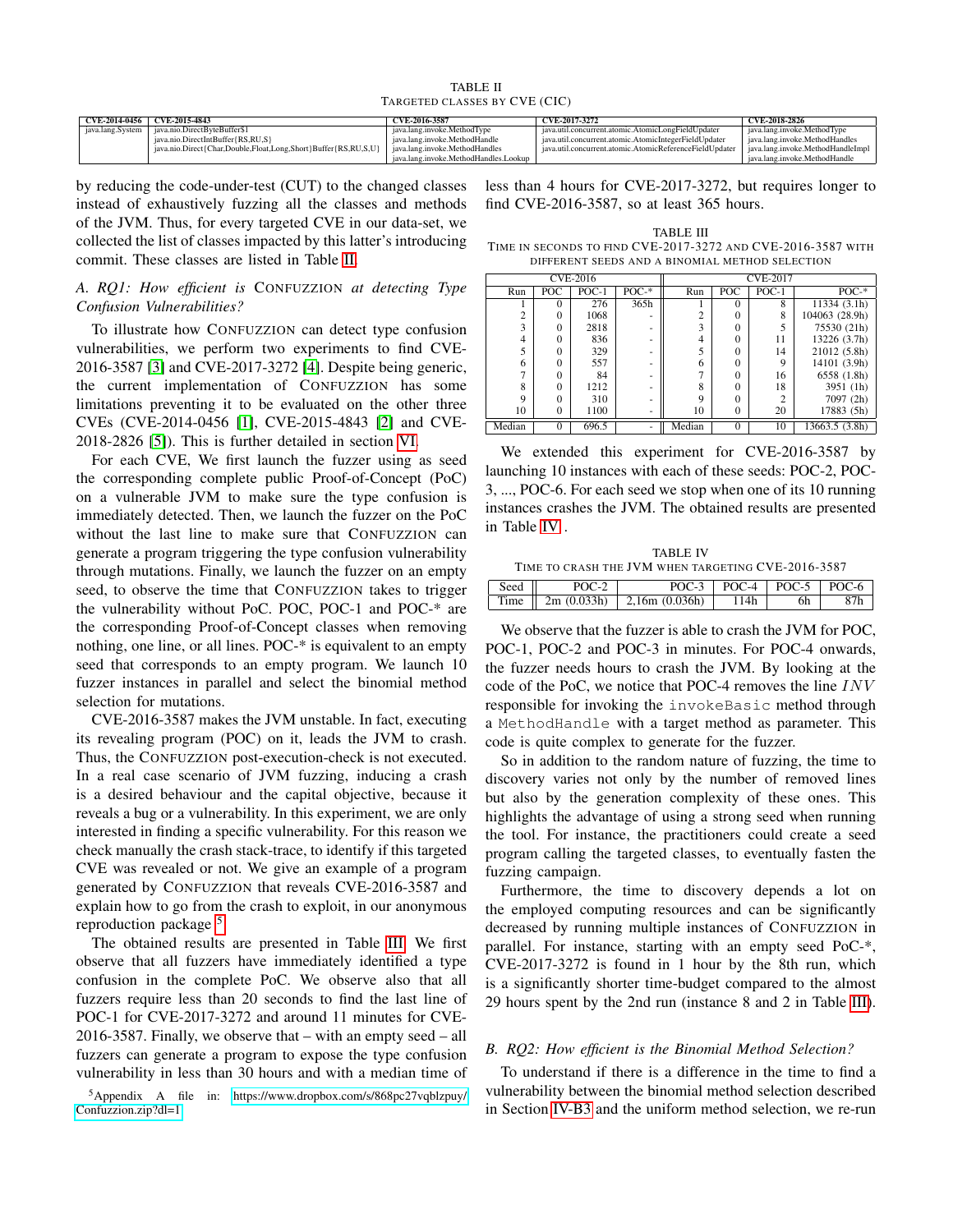<span id="page-7-0"></span>TABLE V TIME IN SECONDS TO FIND CVE-2017-3272 WITH A BINOMIAL METHOD SELECTION AND A UNIFORM METHOD SELECTION.

| Fuzzer instance | POC-* (binomial) | POC-* (normal)  |
|-----------------|------------------|-----------------|
|                 | 11334 (3.1h)     | 24912 (6.9 h)   |
| 2               | 104063 (28.9h)   | 131469 (36.5 h) |
| 3               | 75530 (21h)      | 108887 (30.2 h) |
| 4               | 13226 (3.7h)     | 141210 (39.2 h) |
| 5               | 21012 (5.8h)     |                 |
| 6               | 14101 (3.9h)     |                 |
|                 | 6558 (1.8h)      |                 |
| 8               | 3951 (1h)        |                 |
| 9               | 7097 (2h)        |                 |
| 10              | 17883 (5h)       |                 |
| Median          | 13663.5 (3.8 h)  | 120173 (33.4 h) |

10 instances of the fuzzer to generate a PoC for CVE-2017- 3272 with this latter selection method. Results are presented in Table [V.](#page-7-0)

We observe that there is a significant reduction of the median time needed to find the type confusion with our custom binomial method selection (column 2) over the classic uniform method selection (column 3). There is also a more consistent probability of success with the binomial one. Indeed, many runs lead to effectively finding the type confusion with a median of four hours, whereas with uniform selection six runs did not find it in less than 48 hours.

## <span id="page-7-1"></span>*C. RQ3: What is the impact of small changes in the set of targeted classes by* CONFUZZION*?*

To answer this question, we compare the time needed for CONFUZZION to find CVE-2017-3272, with different given target classes. We run the same experiment as in RQ1 for POC-1, with an extended set of classes to fuzz, selected randomly from the JVM library. These sets of classes are compound of all the classes impacted by the commit introducing the CVE listed in Table [II](#page-6-0) (not just the classes introducing the vulnerability), plus a certain number X of random classes: 1, 2, 5, 10 and so on until 50, with a step of 5 classes. We note CIC the classes impacted by the commit introducing the CVE and CIC+X the set containing these classes plus X number of extra randomly selected JVM classes. To reduce arbitrariness due to the stochastic nature of CONFUZZION, we select 10 samples of each CIC+X and run the experiment 10 times for every sample, so a total of 1200 runs. We present, in Figure [4,](#page-8-0) the box-plots of the time in seconds spent by CONFUZZION to find the CVE for every experiment.

Interestingly, we observe that the fuzzer could in all cases find the CVE. The results also show that the more classes we target, the bigger the space to search, hence the slower the detection. Nevertheless, we can see that up-to 15 additional classes, the detection time remains relatively low, compared to bigger sets. The time-budget increases considerably, from an average of 143s for CIC+15 to 433s for CIC+20, then remains relatively unchanged or grows slowly with the following additions of classes. These results confirm the importance of reducing the search space of such fuzzing campaigns and that CONFUZZION is well suited for a continuous use, such as every 1 or more commits.

# *D. RQ4: How does* CONFUZZION *compare with state-of-theart fuzzers?*

*1) Efficiency to detect Type Confusion vulnerabilities::* Recently Chen et al. proposed fuzzing tools to detect JVM anomalies, Classfuzz [\[18\]](#page-11-12) and Classming [\[19\]](#page-11-13). Both tools are based on a differential testing approach that compares a JVM to test with a reference one which is considered stable (another JVM or a different version of the same JVM). While Classfuzz fuzzing effort is focused on finding errors in the JVM's startup process, Classming is designed to target deeper ones, that can only be detected by a valid Java program. As far as we know, Classfuzz compares only the files loading and not the execution of the Java programs. Therefore, Classming is the only JVM fuzzer able to find complex corner-case faults such as type confusions.

Classming error finding efficiency, same as Classfuzz, depends on the initialization Java program (seed) which is the origin of all the testing inputs (Java programs generated by mutation) generated by the fuzzer. Considering also the fact that its set of mutation operators limits the input generation to Java programs having only the same set of methods invoked in the initialisation program, its chances are limited to detect type confusion vulnerabilities since these would probably require creating/invoking new classes and making several method invocations. In fact, Classming mutates the given seed by inserting or removing a Jimple instruction and its required labels from the following 5 ones, called Hooking Instructions (HI): (1) goto, (2) return, (3) throw, (4) lookupswitch, and (5) tableswitch. So, even in a perfect case scenario, with a seed that is very close to a type confusion revealing program, which contains a call to a method exposing the vulnerability, such tool would fail to automatically infer a type confusion revealing program, at all or at least in a reasonable amount of time.

Furthermore, our study of the type confusions exposed by JVMs in the 5 last years showed that the same type confusion persists from a version to another through the JDK updates. For instance, the vulnerability CVE-2014-0456 [\[1\]](#page-10-0) was introduced in the Java version 1.6.0-14, persisted in the following 44 publicly released versions of the JDK, to be finally discovered and fixed in the version 1.7.0-55. Both ClassFuzz and ClassMing's algorithms detect faults by differential testing operated under the strong assumption that the chosen JVM of reference is stable. Therefore, they would only discover such a persistently hidden flaw if they test a vulnerable JVM version (i.e. 1.7.0-51) against a JVM version prior to the vulnerability introduction one, the version 1.6.0-14. While in a real case scenario, before discovering a vulnerability, it is unknown which JVM is vulnerable and which one can be used as reference to reveal it. Thus, it is unlikely for a differential testing approach to discover such flaw, unless exhaustively executing each generated program with all previous JVM versions one by one, as the reference JVM which would considerably slow down the approach. Our approach does not make such an assumption since it bases its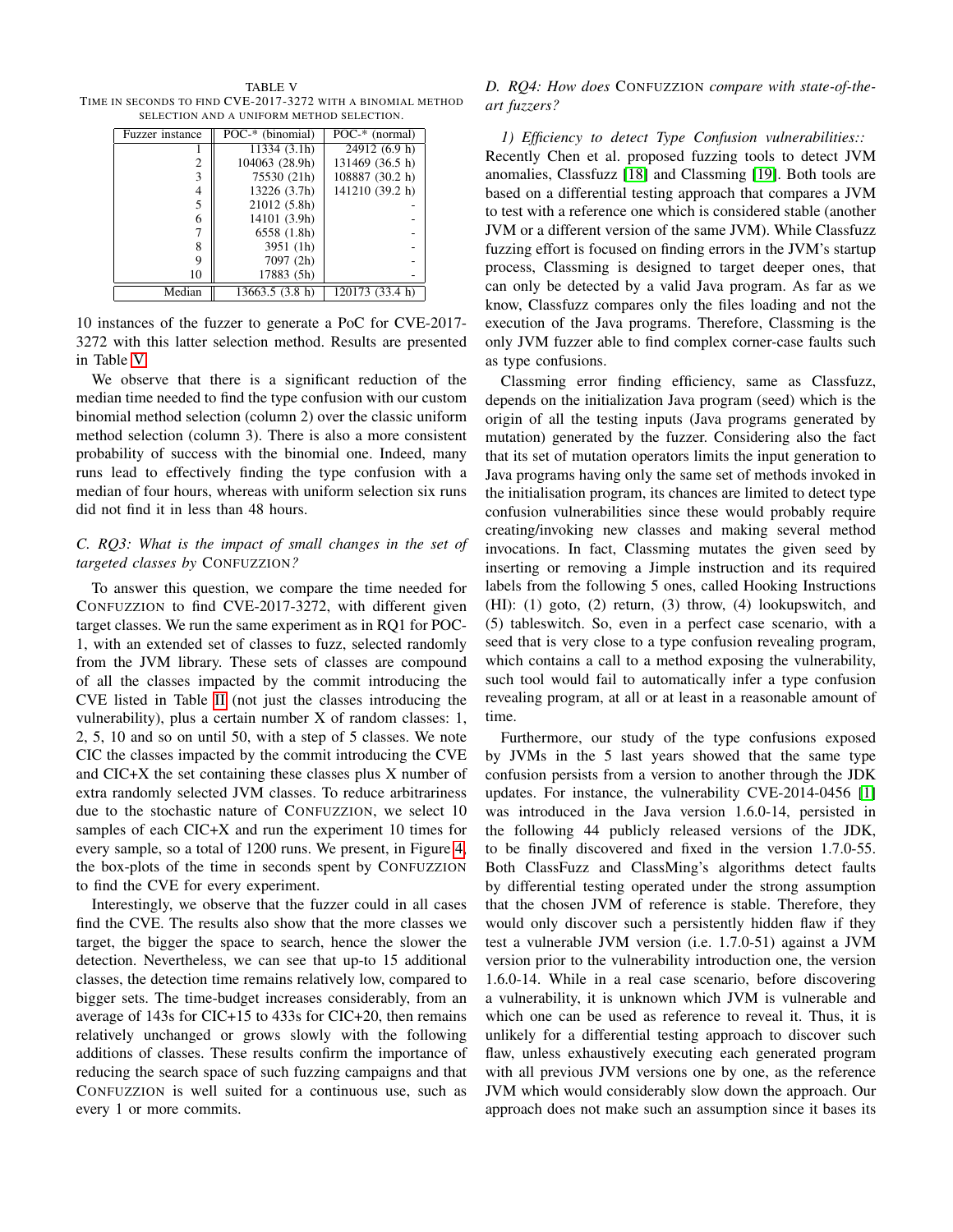

Fig. 4. Impact of small changes in the size of the target classes set on the time (in s) to find CVE-2017-3272 from POC-1

detection on confusion type post-check conditions.

We excluded Java *application* fuzzers from this experiment because of the following two reasons. First, they are designed to test Java programs instead of generating Java programs to test JVMs. Second, they crash, hang or fail to execute normally when they target the JVM classes.

*2) Fuzzing speed::* To answer this research question, we show that the speed of CONFUZZION is relatively similar to the state of the art java application fuzzers: Java-AFL [\[16\]](#page-11-10), Kelinci [\[15\]](#page-11-9) and JQF. Being not able to fuzz a JVM, we run these reference fuzzers against a Java program that reads a given file as an image with the javax.imageio.ImageIO class. In every iteration, the fuzzers execute the program with an input file, aiming to reveal an unexpected behaviour.

In Table [VI,](#page-8-1) we illustrate the speed of the above mentioned fuzzers as well as the speed of CONFUZZION under two different configurations of its multi-threading feature: disabled and enabled with 2 threads, which we note correspondingly as Conf-JVM and Conf-2thr.

<span id="page-8-1"></span>TABLE VI COMPARISON OF CONFUZZION'S JVM-FUZZING SPEED (ITERATIONS PER SECOND) WITH JAVA FUZZERS SPEED IN FUZZING AN IMAGE LOADING PROGRAM.

|       | Fuzzer $\parallel$ Conf-J $\overline{VM}$ $\parallel$ Conf-2thr. |     | Java-AFL | Kelinci | JOF  |
|-------|------------------------------------------------------------------|-----|----------|---------|------|
| Speed |                                                                  | 100 |          |         | 1000 |

We observe that JQF is by far the fastest among all compared tools with a speed achieving 1000 iterations per second. This is mainly due to the fact that the CUT and the test to fuzz remain unchanged during the fuzzing campaign. Thus, it loads and instruments the java program on startup, then executes the same JUnit test with different inputs in every iteration. Although the JVM-fuzzing task is more resourcesconsuming (code generation, compilation and execution) compared to the image loading fuzzing one, CONFUZZION-JVM has a similar speed as conventional fuzzers such as Java-AFL and Kelinci. Enabling the multi-threading feature makes CONFUZZION-2thr. 10 times faster than those fuzzers.

## *E. RQ5: How does* CONFUZZION *compare with Randoop in terms of type confusion revealing?*

Research in automated test generation lead to the creation of a solid state-of-the-art collection of generators, such as Randoop [\[29\]](#page-11-23), Evosuite [\[30\]](#page-11-24), JTExpert [\[31\]](#page-11-25) and T3 [\[32\]](#page-11-26). These tools generate executable sequences of instructions followed by optional validation assertions targeting specific methods or classes to test. Operating in a white-box manner, they are able to capture the behaviour of the internal methods of the

<span id="page-8-0"></span>given code under test (CUT), and not just of the software as a whole. Thus, we think that such tools might be able to discover confusion types by generating a sequence of instructions that contains the right order and combination of JVM core method calls with the adequate parameter values.

Randoop [\[29\]](#page-11-23) and Evosuite [\[30\]](#page-11-24) are commonly used in research as the continuously maintained mature state-of-the-art automated test generators [\[33\]](#page-11-27) [\[34\]](#page-11-28). Unlike Randoop, Evosuite operates only under the assumption that the given CUT is stable (does not present any fault) thus creates only valid tests that are useful for regression and does not output any error revealing tests. Thus, as we aim at comparing CONFUZZION against automated test generators in terms of type confusion finding, we only select Randoop as our baseline to answer this research question.

Randoop is a feedback guided generator operating with an Incremental Random Search algorithm to construct valid sequences that can cover the most of the code under test. In every iteration, a sequence of instructions is generated then executed, in order to be classified as either an error-revealing or regression one to output, or as redundant or invalid to discard. Only regression sequences are kept as valid sources of arguments for the following generation iterations. Once the given time-budget is consumed, the test generator outputs the regression and error-revealing sequences in well formatted executable JUnit [\[35\]](#page-11-29) test suites, one for each type. Confusion Type flaws are not detectable by default in the post-check execution of Randoop, thus sequences revealing confusion types execute normally on a vulnerable JVM and are classified as valid regression ones.

To enable Randoop to detect the targeted JVM flaws, we added a dedicated post-checking predicate that compares the result type of every instruction with the expected one. Because of Randoop's post-check customisation limitation, we had to modify its source-code responsible for checking the generated sequences execution, in order to add an extra predicate that prints a message in the terminal, every time a confusion type is revealed. Our changes have been applied on the current master branch <sup>[6](#page-8-2)</sup>, then tested and validated with a manually crafted sequence that reveals a type confusion.

Randoop is not able to find CVE-2014-0456 as it fails to run on JVMs of version 7 and prior. We execute it for 24 and 48 hours on the 4 left CVEs corresponding vulnerable JVM versions 10 times with different seeds in parallel on the same environment as the experiments driven in [V-A,](#page-6-4) [V-B](#page-6-5)

<span id="page-8-2"></span>6 commit 4400200f7f0f4321610a8d042da52fffedbaa74c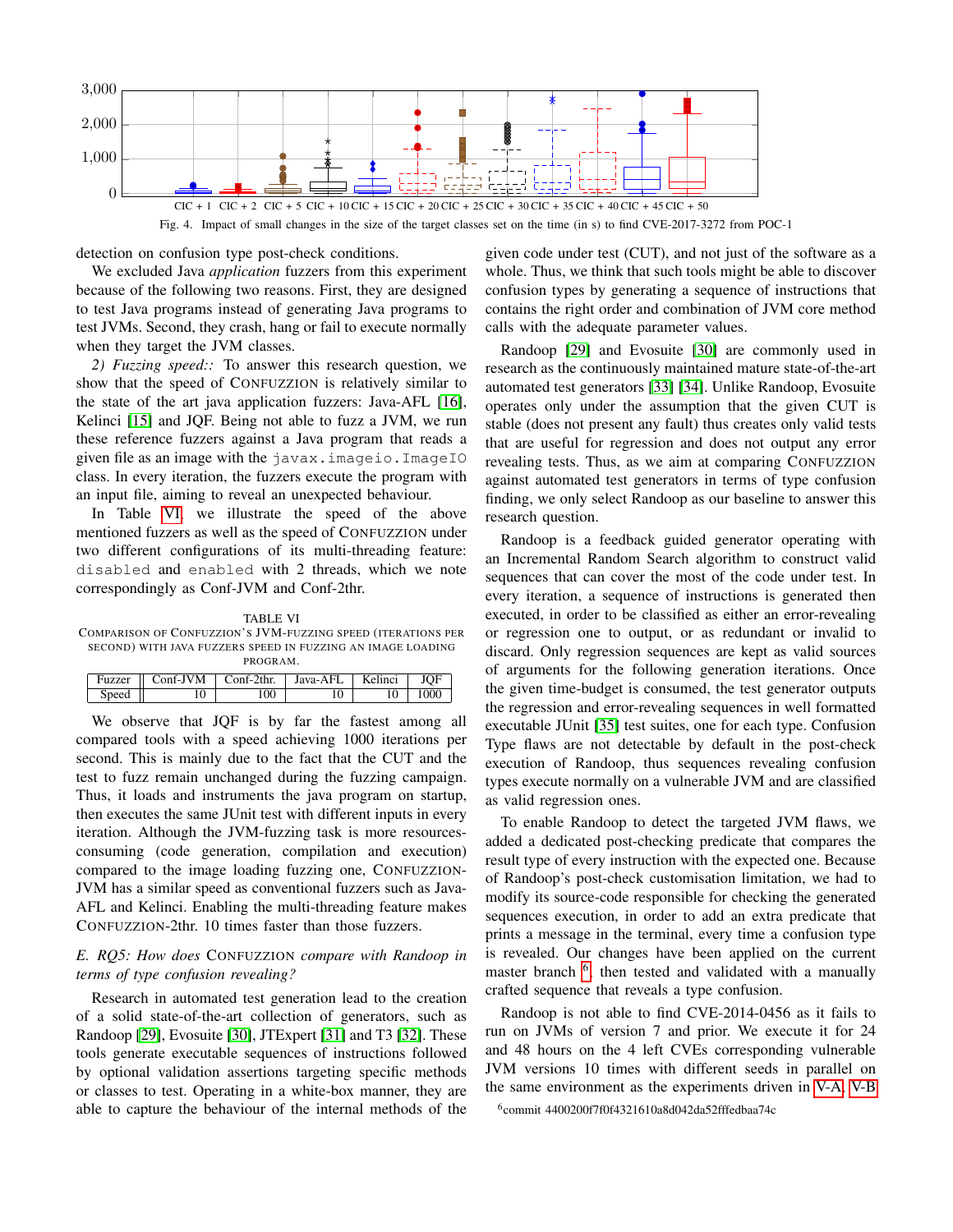and [V-C,](#page-7-1) with different configuration parameters of: timebudget, classes to generate tests for and enabling/disabling multi-threading. In all cases, Randoop fails either to find any confusion type or to execute properly. To exclude the possibility that our confusion type post-check is responsible for these failures, we execute these configurations with the original current released version of Randoop, 4.2.4.

For a fair comparison with CONFUZZION, we started by passing only the CIC classes as code-under-test (CUT), same as in [V-A](#page-6-4) and in [V-B.](#page-6-5) Because of Randoop's disability to generate tests for abstract classes, it quits directly the testgeneration runs for CVE-2017-3272. This is not the case for the other CVEs, where only few or none of the changed classes are abstract. We decide then to pass all the JCL classes as CUT. This made Randoop crash or fail because of memory issues.

Another attempt to overcome the limitations of instrumentation and abstract classes testing was to enlarge the input CUT to the classes exposing the vulnerability and their dependent classes (collected using jdeps [\[36\]](#page-11-30)). This lead Randoop to crash with similar issues, as when passing the whole JVM as CUT.

The multi-threading feature caused Randoop to fail before the expiration of the allocated budget-time, so we decided to disable it.

With the only working configuration, passing only the CIC as CUT and disabling the multi-threading, Randoop run successfully until time-budget expiration, on the vulnerable JVMs 1.8.0u25, 1.8.0u92 and 9. However, it did not find any type confusion.

To guide Randoop even further towards such a flaw discovery, in addition to limiting the targeted CUT to the CIC, we added to its initialization String variables the value "invokeBasic" so that it could use it directly as a parameter in its method calls and eventually create a sequence similar to the PoC. Even in such a perfect case scenario and after 48h of execution, Randoop failed to reveal any type confusion.

## VI. DISCUSSION

<span id="page-9-0"></span>Unfortunately, CONFUZZION has limitations which prevents it from detecting all type confusion vulnerabilities. These limitations are not only present in CONFUZZION but are, for the most of them, well known limitations of testing tools targeting Java applications or the JVM.

Handling Exceptions. As far as we know, none of the current fuzzers for the JVM generate try/catch blocks. CONFUZZION has some basics mutations such as calling a method or adding a new field, but does not currently support try/catch blocks either. Efficiently handling try/catch block is a challenging open problem. Indeed, for a given Java program with  $n$ instructions, there are  $\frac{n(n+1)}{2}$  possibilities to adding a *single* try block. Thus, the search space, which is already huge, explodes. Unfortunately, this prevents current tools including CONFUZZION from detecting certain vulnerabilities such as CVE-2014-0456.

Loops. Loops are, similarly to try/catch blocks, increasing significantly the search space. Vulnerabilities which require

to execute some instuction blocks multiple times *might* not be detected by confusion. However, at least theoretically, CONFUZZION is able to generate a code equivalent to the unrolled version of the code to detect the vulnerability.

Java version 9 and above. CONFUZZION currently only targets Java version 8 and below and cannot generate programs with features from Java 9 or above. Thus, it currently cannot find type confusions in features that have been added to the Java API since version 9. For instance, the vulnerability of CVE-2018-2826 relies on a new API method introduced in Java 9 and cannot, therefore, be detected by CONFUZZION.

Handling JIT. The JVM optimizes code that runs often using different compilers such as the C1 or C2 compilers [\[37\]](#page-11-31) [\[38\]](#page-11-32). Our approach does not aim at triggering compiler C1 or C2. CONFUZZION might thus not be unable to discover type confusion vulnerabilities which rely on bugs in these compilers. As far as we know, none of the other JVM fuzzers target these compilers either.

Compiling Input Programs. Our implementation currently relies on Soot to generate .class files. Improving speed by enabling faster program compilation is a key matter for future use of the fuzzer.

Intermediate Representation. CONFUZZION relies on Jimple to generate input programs. While this intermediate representation allows to generate any .class file that can be generated from Java source code, it cannot generate *all* .class files that a tool based on mutation at the bytecode level could generate. However, bytecode level mutation have a high chance of producing an invalid class file. Their execution on the JVM would thus mainly test the code responsible from class loading. With confuzzion we avoid generating invalid class files as we aim at testing the code behind class loading.

Incremental compilation. CONFUZZION compiles the intermediate representation mutant into an executable class file. One can think of incremental compilation [\[39\]](#page-11-33) as a more effective way of adding code mutations to the mutant. For now, CONFUZZION does not use incremental compilation but it could be a performance improvement (number of mutants compiled per second). However, as the generated mutants are rather small, it may not bring a decent improvement over a standard complete compilation.

#### VII. RELATED WORK

## *A. Fuzzing tools*

CONFUZZION is a fuzzer as it tries many inputs into a target program, the JVM. These inputs are obtained through high level Jimple mutations compared to AFL bit-level mutations. It also uses the seed concept as it can take a predefined input before execution and then applies mutations on it.

The genetic aspect of fuzzers is not used by CONFUZZION because combining programs is not the same task as combining binary files. Also, because CONFUZZION is mainly blinded over the current score of a mutant, it cannot rank the different mutants to select and apply a genetic algorithm as AFL does.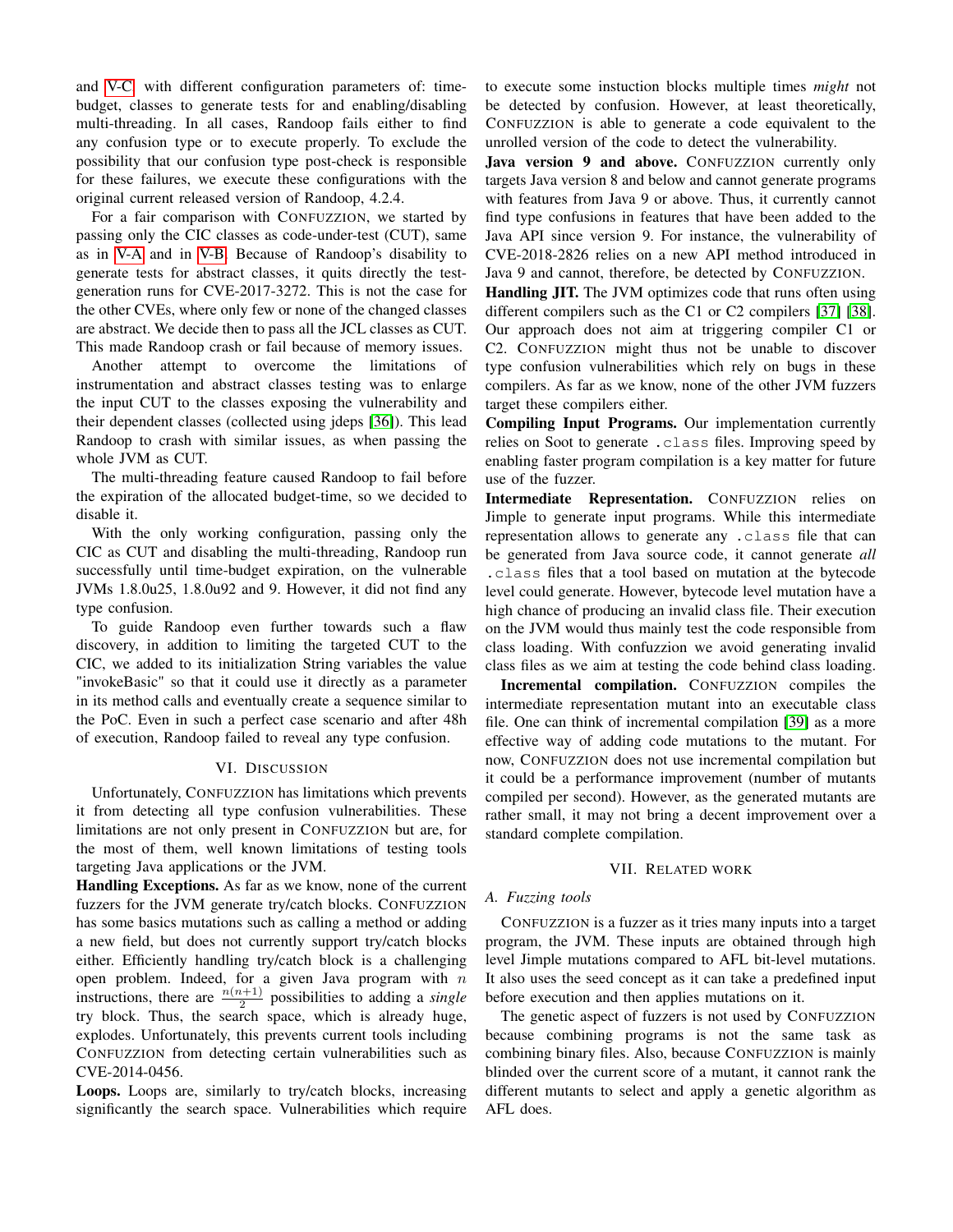While AFL [\[7\]](#page-11-1) and CONFUZZION are based on mutations regarding a set of seed files, there exist generation-based fuzzers that are not using mutations but instead are constantly generating a new input. JQF [\[14\]](#page-11-8) is an effective Java fuzzer that uses a generator-based structured fuzzing approach that can be guided by AFL or Zest [\[17\]](#page-11-11). This means the seed that feeds the generator will mutate according to the guidance and its sensors (coverage, exceptions, ...). In the end the seed controls the random behaviour of the generator but not directly the end result that is created according to generator rules. Kelinci [\[15\]](#page-11-9) is another Java fuzzer but uses only AFL on an instrumented Java program. The instrumentation is similar to the AFL one, except that it is on Java bytecode. Here an intermediate program called Driver is used to link between AFL and Kelinci (C and Java) in order to transfer coverages and inputs. JAVA-AFL [\[16\]](#page-11-10) is another mutation-based fuzzer for Java. It has many caveats according to its creators but it is one of the few fuzzers available for Java. Like Kelinci, JAVA-AFL brings AFL-like instrumentation to Java programs. CONFUZZION is faster than JAVA-AFL and Kelinci because of the absence of coverage that means no instrumentation needed.

### *B. Random test generation*

Randoop [\[40\]](#page-11-34) uses a list of public methods available for each class. When generating sequences, Randoop reuses previous sequences that are valid. CONFUZZION also uses a list of targets that corresponds to some classes, but it does not use the Randoop concept of sequences. In fact, sequences are defined within a simple method body, but CONFUZZION is working in a multi-level context where a value may come from a complex previous sequence like a field, a return value or a specific parameter. Inside CONFUZZION a sequence cannot be used independently as Randoop does.

Thanks to our approach that does not use sequences, CONFUZZION is less dependent on the seed for the result thus the Feedback-Controlled [\[41\]](#page-11-35) approach is not used as-is by CONFUZZION. However, the fuzzer uses a similar approch to select the next method to call based on the number of previous crashes.

#### *C. JVM implementation testing*

Research on testing JVM implementations is at an advanced level with ClassFuzz [\[18\]](#page-11-12) and ClassMing [\[19\]](#page-11-13) being quite powerful. These tools aim at general JVM bugs, which can be found efficiently when targeting only the language features and not the related API. In contrast CONFUZZION aims at a specific class of bugs that is outside the scope of ClassFuzz and ClassMing. At the same time, CONFUZZION follows the work line of ClassFuzz and ClassMing and uses successive mutations on class files with Soot, but with different mutations. Another difference is that CONFUZZION does not require an initialisation seed and does not need a reference JVM enabling higher flexibility when testing. Interestingly, these approaches could be combined providing an interesting avenue for future research.

### *D. Test-program generation*

In addition to JVM implementation testing, test-program generation is commonly used in compiler testing literature [\[42\]](#page-11-36), [\[43\]](#page-11-37), [\[44\]](#page-11-38), [\[45\]](#page-11-39), [\[46\]](#page-11-40), [\[47\]](#page-11-41), [\[48\]](#page-11-42), [\[49\]](#page-11-43), [\[50\]](#page-11-44), [\[51\]](#page-11-45). The main goal of this line of work is to stress the compiler and reveal corner cases, typically in compiler optimization or parsing features of the compilers. To do so, most of the studies focus on the use of the language features, syntax and supported structures, while CONFUZZION focuses on the core language API and its semantics at the JVM implementation level. Another difference is that CONFUZZION aims at the checking of the program's semantic at run-time, after compilation.

## VIII. CONCLUSION

Thanks to Confuzzion we now have a tool to generate complex programs at decent speed in order to find flaws inside the JVM such as type confusions or other object related issues. We measured a significant improvement in binomial method selection based on the failure rate over the classic uniform method selection. This leads to a faster finding of type confusions by concentrating efforts on those complex methods.

We believe that Confuzzion is the beginning of a global thinking about how type confusion can be detected inside the Java Virtual Machine. Although it seems primitive, it is also quite efficient when targeting specific classes. As such, to find unknown type confusions, we can list all modified classes since previous release and target each one (or a combination of some of them) in order to reduce the search space.

Also, the current median time needed to find a type confusion (4 hours for CVE-2017-3272) is small enough (< 24 hours) to be useful in practice. This is a direct consequence of the mean speed we achieved at more than 100 execs/s where *exec* represents the whole association of: applying a new mutation, adding a type confusion detector, compiling the entire program and finally executing it.

#### ACKNOWLEDGMENT

This work was supported by the Luxembourg National Research Fund (FNR) ONNIVA Project, ref. 12696663 and TestFast Project, ref. 12630949. This work was partially supported by the Wallenberg AI, Autonomous Systems and Software Program (WASP) funded by the Knut and Alice Wallenberg Foundation.

#### **REFERENCES**

- <span id="page-10-0"></span>[1] "CVE-2014-0456." Available from MITRE, CVE-ID CVE-2014- 0456, Dec. 12 2013, [https://cve.mitre.org/cgi-bin/cvename.cgi?name=](https://cve.mitre.org/cgi-bin/cvename.cgi?name=CVE-2014-0456) [CVE-2014-0456.](https://cve.mitre.org/cgi-bin/cvename.cgi?name=CVE-2014-0456)
- <span id="page-10-1"></span>[2] "CVE-2015-4843." Available from MITRE, CVE-ID CVE-2015- 4843, Jun. 24 2015, [https://cve.mitre.org/cgi-bin/cvename.cgi?name=](https://cve.mitre.org/cgi-bin/cvename.cgi?name=CVE-2015-4843)
- <span id="page-10-2"></span>[CVE-2015-4843.](https://cve.mitre.org/cgi-bin/cvename.cgi?name=CVE-2015-4843)<br>[3] "CVE-2016-3587." Available from MITRE, CVE-ID CVE-2016-3587, Mar. 17 2016, [https://cve.mitre.org/cgi-bin/cvename.cgi?name=](https://cve.mitre.org/cgi-bin/cvename.cgi?name=CVE-2016-3587) [CVE-2016-3587.](https://cve.mitre.org/cgi-bin/cvename.cgi?name=CVE-2016-3587)
- <span id="page-10-3"></span>[4] "CVE-2017-3272." Available from MITRE, CVE-ID CVE-2017- 3272, Dec. 06 2016, [https://cve.mitre.org/cgi-bin/cvename.cgi?name=](https://cve.mitre.org/cgi-bin/cvename.cgi?name=CVE-2017-3272) [CVE-2017-3272.](https://cve.mitre.org/cgi-bin/cvename.cgi?name=CVE-2017-3272)
- <span id="page-10-4"></span>[5] "CVE-2018-2826." Available from MITRE, CVE-ID CVE-2018- 2826, Dec. 15 2017, [https://cve.mitre.org/cgi-bin/cvename.cgi?name=](https://cve.mitre.org/cgi-bin/cvename.cgi?name=CVE-2018-2826) [CVE-2018-2826.](https://cve.mitre.org/cgi-bin/cvename.cgi?name=CVE-2018-2826)